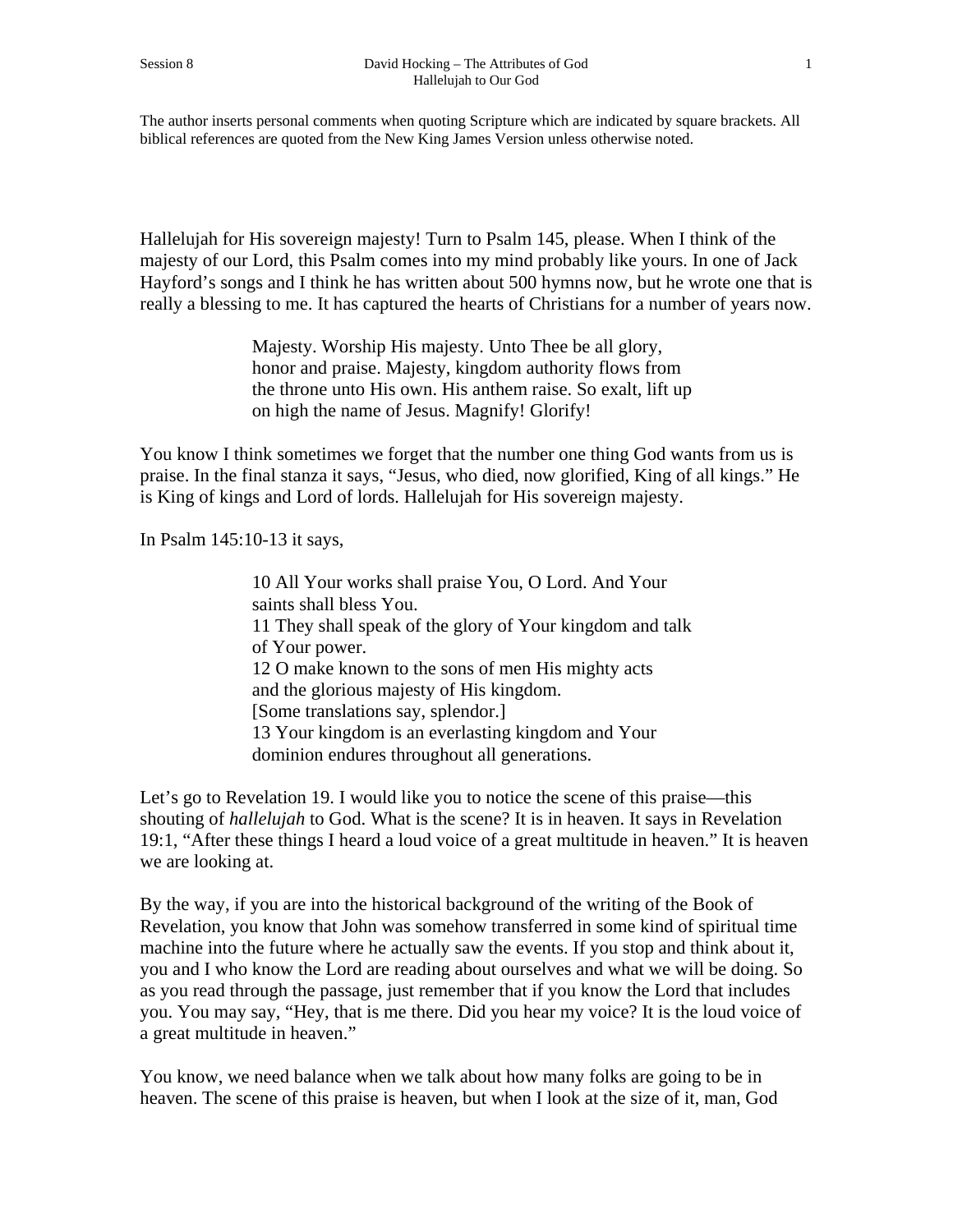blows my mind apart! He says, "A great multitude." In chapter 7 He says, "a multitude that no one can number." In chapter 5 He says, "ten thousand times ten thousand." In the Greek mathematical system, ten thousand is the highest number they have and that is multiplied by itself. There are so many people. We need balance with that.

Here is what I mean. There are a lot of folks talking about heaven who are not going there, amen? Jesus said, "In the last day many will say to Me, 'Lord, Lord, have we not done many wonderful works in Your name? Have we not cast out demons in Your name? Have we not prophesied in Your name?'" He will say to them, "Depart from Me ye workers of iniquity. I never knew you" (Luke 13:25-27, paraphrased).

Apparently in the scene at the end before Christ comes, there are a lot of people who profess Christianity. Maybe it is a lot like the early days of Constantine in the 300s, when he declared Christianity is the state religion and all of a sudden everybody brought their paganism right in. We have been suffering ever since. Christianity will be popular and people will mention they are Christians whether they have ever made a commitment to Christ and regardless of whether they have ever been born again. Jesus said there will be many people like that.

So a lot of us may ask, "Hey, how many folks are really going to heaven?" And others respond, "There will not be very many." I have heard that from folks but I want you to know that in reading the Bible, I have discovered that there are going to be more folks in heaven than I could ever possibly dream would be there. God is into lots of people. He likes people and He wants lots of them in heaven. And there will be a great multitude in heaven—all His servants are those who fear Him, both small and great—it says in Revelation 19:5. They are all going to be there. How many are going to be there? Well there is no way to count the number of them. There will be so many people in heaven. I thought about this last week.

A couple days ago I went over to get a Christmas tree at one of those lots. You know one of those pagan symbols—a Christmas tree? I went over to get one. The guy and his father bring trees down from Nevada, from way up near the Nevada border. They actually live in California in a small little town and they grow all these trees and they are selling them right here in our neighborhood in these lots. Well he heard me in Sacramento on one of our radio rallies. So I had a wonderful time talking to him. By the way, they provided the actual live branches around the church free of charge. But anyway, we were talking about the fact that he likes a small town. He said, "Boy you have so many people around here." You know, we were talking about people and traffic. I said, "Boy, I sure hope you are going to like heaven." He said, "Hey, I'm a Christian. I'm going to like heaven." I said, "Well, there are lots of folks up there."

I do not know what you thought. Maybe you thought just you and a few of your friends are going to be there, I don't know. Believers are going to come out of every nation, tribe, tongue, and people. Heaven is going to be filled with people. And I love to read this, "A great multitude in heaven." This represents the size of that praise and look at the sound of that praise. Here is where some of you check off. The sound, it says in verse 1,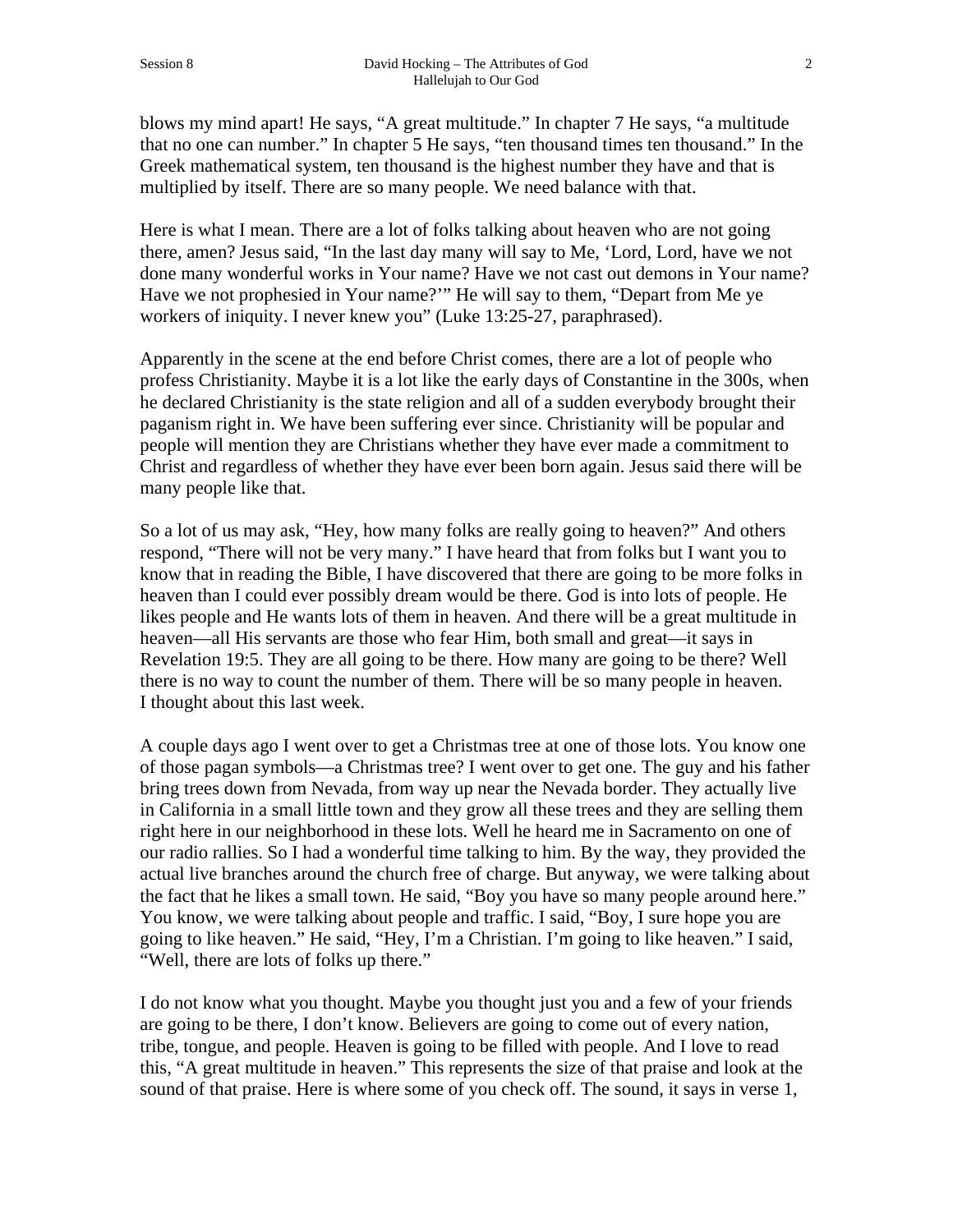is a loud voice. Look down at Revelation 19:6. It says, "the voice of a great multitude; it is as the sound of many waters, as the sound of mighty thunderings." Chapter 4 says that these mighty sounds come out of the throne—these mighty thunderings. The number one most characteristic word of Revelation is the word "loud." It is actually the Greek word for "great" which is *mega*. We use the word *mega* to really describe something—like a megopolis—which is really a giant metropolitan area. Or megatrends are really influential or gigantic trends in the world. Mega is being used a lot today in various literature and business articles. Listen, "mega" is heaven. The mega sounds of the world are in heaven and God is into loud. And some of you are into quiet. Amen?

Now we need balance here. God does speak in the still, small voice. And God does speak when it is quiet, but some of you are convinced that the only thing God wants is quiet. You are wrong, very wrong! But the good news is that God is going to change your ears so you can handle it in heaven, okay. You are going to have a brand new body, so do not worry. When your kid turns up the sound system in the upstairs, remember it is loud in heaven. At that moment when your kids are playing music so loud you cannot stand it, just say to yourself, "Praise God that He is going to change my ears." You might also pray that God will help them with their hearing because they are blowing their ears away.

The Bible says it will be a loud sound in heaven, so God is into loud sounds. Can you imagine what heaven is going to be like? What is the subject of this praise? In Revelation 19:1 it says, "Alleluia! [and the next word] Salvation and glory and honor and power belong to the Lord our God!" Verse 2 explains that it is because He judged the Great Harlot, this pagan religious system that has existed from the days of Babylon until now. In its final form—who knows what it will be—but this system has corrupted the earth with her fornication. It was false; it was not true. And why are they shouting to God? It was because now they have the truth and God has smashed the false religion to smithereens. Now there is no more deception. There it is in all of its glory and purity, the truth of God. And they are rejoicing that He has avenged also the blood of all of God's saints who have been killed in the name of false religion. And they shout, "Hallelujah!"

Also look at verse 6. The subject of the praise is Hallelujah. And the next statement is: "Alleluia! For the Lord God Omnipotent [all powerful] reigns!"

It is "hallelujah" for His sovereign majesty. The Lord reigns. Don't you love the Messiah and the Hallelujah Chorus? I almost feel like we could insert it right now and go for it. Get it on your stereo sets and your radios and plug in those cassettes and play the Messiah and let God speak to your heart. "Hallelujah for the Lord God Omnipotent reigns!"

Let's come to the second paragraph in verse 7. "Hallelujah, for our coming marriage." Are you going to be there? This is the marriage supper of the Lamb. Do you like weddings? I love weddings. They are so great. The only one I did not like was the one I had to pay for. I just love weddings. I am into extravagance just because I know what the Bible teaches and yet I am into good stewardship and I do not believe we should spend too much money. But then on the other hand, what better occasion is there to spend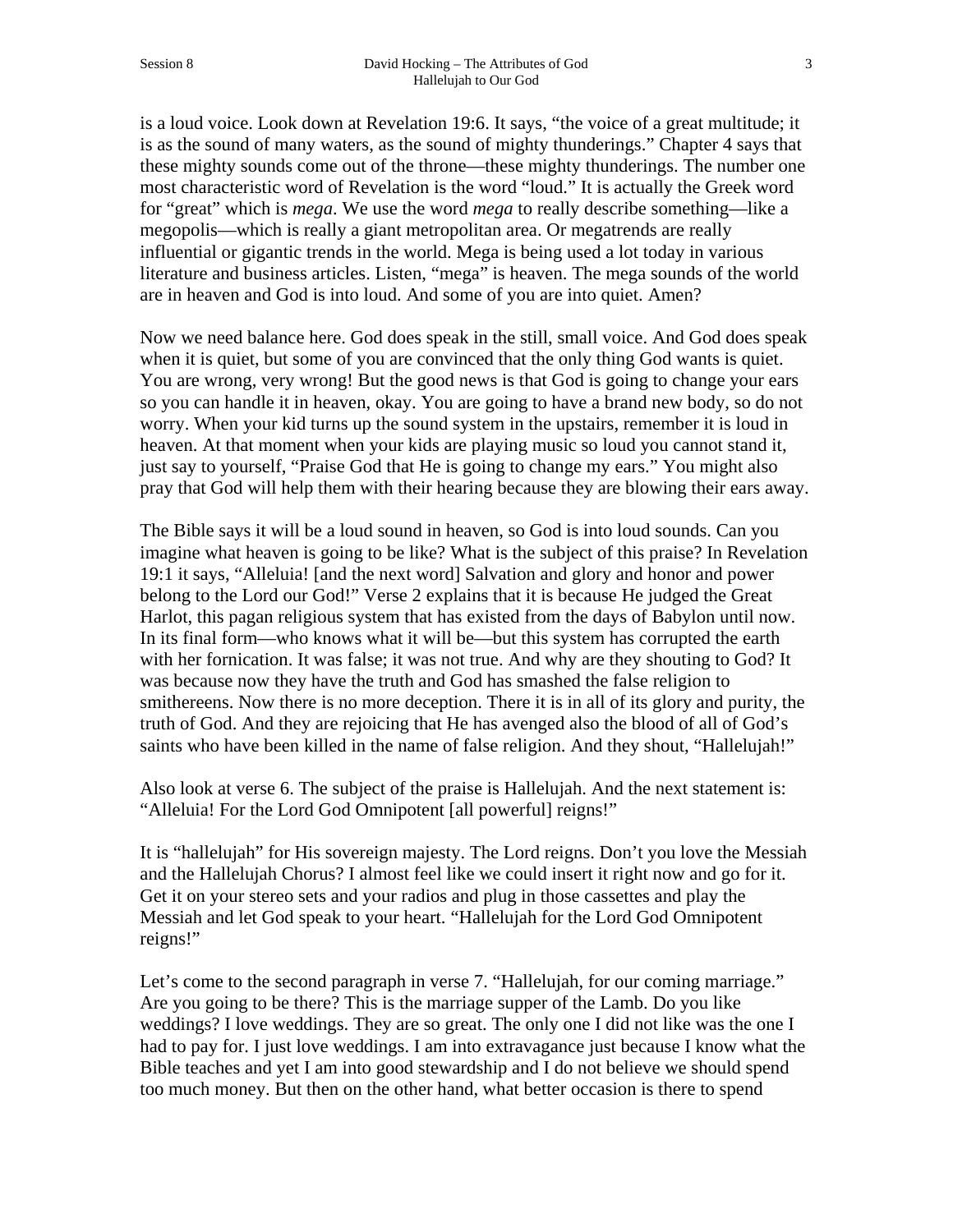money on than for a wedding? The Bible says that earthly marriages are a type of our Lord's marriage to us.

Boy, what is it going to be like in heaven? Is it going to be great or is it going to be the greatest? "Blessed are those who are called to the marriage supper of the Lamb" (Revelation 19:9). What a celebration it is going to be! Are you going to be there?

Let me tell you four things about that day. Our purpose is stated right there in verse 7, right away. "Let us be glad and rejoice and give Him glory." That has been the purpose of everything from the beginning. According to Revelation 4:9-11, God created everything to bring glory and praise and honor to Himself. Let us give Him glory. "Whether you eat or drink or whatever you do, do all to the glory of God" (1 Corinthians 10:31). Give Him glory.

You know in the Bible, in the Book of Acts and also in Revelation it describes those who have truly become believers. Do you know what it says? It says they glorified God. It is a technical expression for belief. What is our purpose? To give Him glory.

Secondly, look at our preparation. You have to be prepared to come to this wedding. You have to have the right clothes on. It says in verse 7, "His wife has made herself ready." Are you ready for the marriage supper of the Lamb? Jesus told several parables dealing with folks who should be ready. He said that those who were at the wedding of God and did not have a wedding garment were cast into outer darkness, where there is weeping and wailing and gnashing of teeth. They were thrown out of the wedding. Why? It was because they did not have the right wedding garment on.

"His wife has made herself ready." There is balance here, is there not? The eternal God saves us. God calls us to Himself. God works His plan of salvation in us. God, the Holy Spirit, brings us to supernatural awakening, as we call it being "born again." God does it. But it is interesting the text says that the wife has made herself ready. You see, we also have a responsibility to that message which is to receive it and to believe it. And it is God that is working it in us. There is a balance between those two things—the work of God and the responsibility of man. The wife made herself ready.

And the next statement is the balance to that when it says, "And to her it was granted to be arrayed in fine linen, clean and bright." Now what is the fine linen? It says it is the righteousness or the righteous acts of the saints. We notice in verse 14 that the armies of heaven have come. They are clothed in fine linen. Back up, please, in your Bibles, to Revelation 3:4-5. Let's look briefly and see the right garments that are necessary for us to be prepared for the marriage supper of the Lamb. In chapter 3 are the messages to the seven churches and this one is to Sardis. It says,

> You have a few names even in Sardis who have not defiled their garments; and they shall walk with Me in white, for they are worthy. He who overcomes shall be clothed in white garments.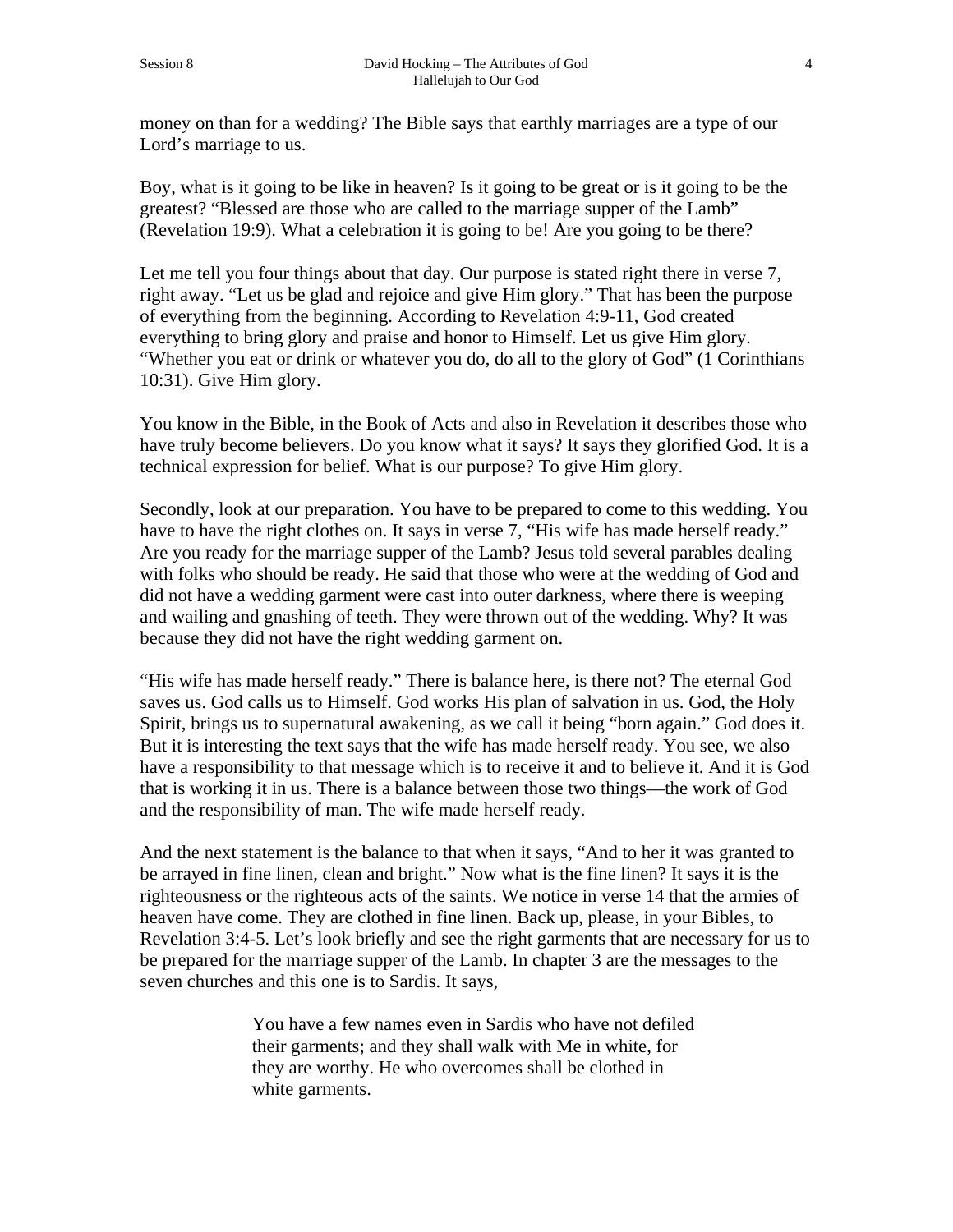By the way, all overcomers are true believers. The same writer wrote the Book of 1 John 5 and said, "Who is he who overcomes but he who believes in the name of the Son of God." All overcomers are true believers. "He who overcomes shall be clothed in white garments, and I will not blot out his name from the Book of Life." They are in white garments. Look at 1 John 4:4. In heaven we have twenty-four elders who represent, we believe, the completed church of God in heaven. And it says they are clothed in white robes.

Look at Revelation 6:11, please. Dealing with the martyrs of all the past who are asking God how long until He avenges their blood. And verse 11 says that a white robe was given to each of them.

Look at Revelation 7:9, where we see a multitude of people getting saved during the tribulation. It says that a great multitude, which no one could number, of all nations, tribes, peoples, and tongues are standing before the throne and before the Lamb, clothed with white robes. And look down at verses 13-14, where one of the elders said, "Who are these arrayed in white robes and where did they come from?" He said, "Sir, you know." So he said to me, "These are the ones who come out of the Great Tribulation and washed their robes and made them white in the blood of the Lamb." That is all I need to know. In order to get into this marriage supper you have to be clothed with the white garments.

Jesus taught this clearly in His parables. You have to have a wedding garment on and it is to be white. And it is white according to the Bible because it has been washed in the blood of the Lamb. There is only one way to be at that marriage supper. There is only one way to share the joys of heaven and that is to come through the death of Jesus Christ our Lord. He died on the cross for your sins and mine. We are washed by the blood of the Lamb. There is no other way.

In Zechariah 13:1 the prophet said that there is a fountain that will come for cleansing, a fountain to the house of David. And a songwriter wrote, "There is a fountain filled with blood drawn from Immanuel's veins and sinners plunged beneath that flood lose all their guilty stains." Have you been to Jesus for the cleansing power? Have you been washed in the blood of the Lamb? The song says, "What can wash away my sins? Nothing but the blood of Jesus." It fills our hymnbooks and it has filled the praise of Christians for centuries. There is only one way to be there and that is to come through the blood of our Lord Jesus Christ.

Look back at Revelation 1 where John is giving his greetings to the seven churches to whom he was writing and saying, "Grace and peace." In verse 5 he said it was "from Jesus Christ, the faithful witness, the firstborn from the dead, the ruler over the kings of the earth. It is to Him who loved us and washed us from our sins, in His own blood." There is no other way to have a white robe and to have that garment clean and fine as God requires for that wedding which He calls the "marriage supper of the Lamb," than to be washed in the blood of the Lamb.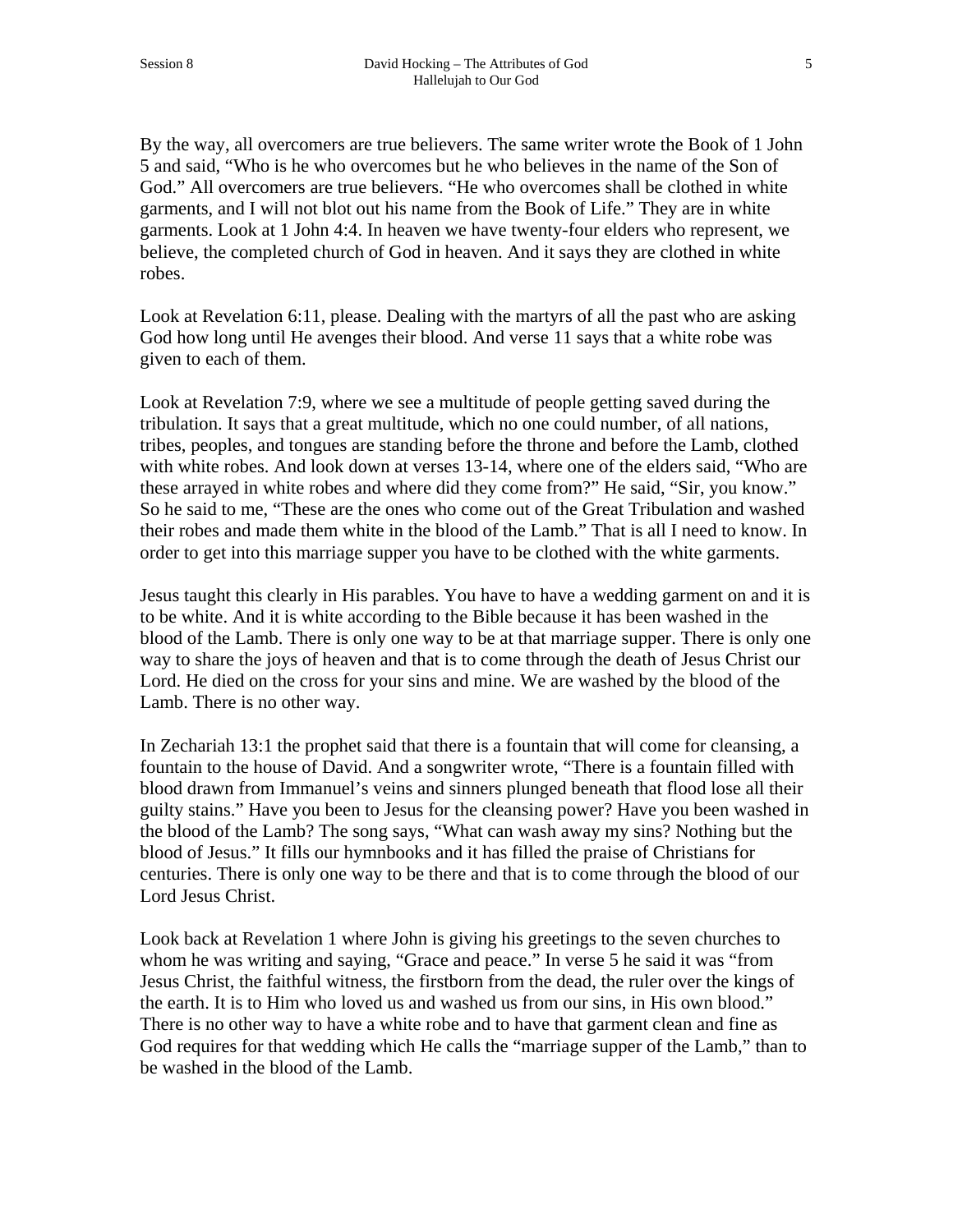Are you ready for the Second Coming of Jesus Christ? Are you really?

It is not only our purpose and our preparation seen there, but notice the plan of God is also mentioned in Revelation 19:9 in the marriage supper. It says, "Blessed are those who are called to the marriage supper of the Lamb!" The plan of God is there. He called us to Himself.

1 Corinthians 1:9 says, "We have been called into the fellowship of His Son." Hey, there is a universal invitation that says in Romans 10:13, "Whoever shall call on the name of the Lord shall be saved." But there is what we call an effectual call or a call that really works and that is God calling you to Himself. Jesus said, "You did not choose Me. I chose you."

Jesus told a story about a wedding in Matthew 20:2. And at the conclusion He said, "Many are called or invited, but few are chosen. Blessed are they who are called to the marriage supper of the Lamb." Jesus spoke about a centurion who was a Gentile, and he had such great faith. He said, "I have not found that much faith in Israel." And in Matthew 8:11 He said, "Many will come from all the corners of the earth. Many will come and will sit down with Abraham, Isaac, and Jacob at the marriage supper of the Lamb." We are going to be fellowshipping with the saints of all the ages. That is why I tell you this marriage supper is not in heaven during the Tribulation. This is what a lot of pretribulationists have taught.

I am a pretribulationist. I am committed to that but I am also a post tribulationist. I am "pre" because I believe the Lord is coming for His church before the Tribulation. I am "post" because He is coming to the earth in power and great glory at the end. And when the Lord comes and sets up His kingdom, the kingdom is likened unto a marriage and a wedding. And there is a feast or a supper that will inaugurate it. So the beginning of the kingdom, which will be on the earth will be the marriage supper on earth, as He will introduce His bride, the church of Jesus Christ.

He will also have there at that wedding, all of the Old Testament believers that could not be in heaven because they would not have their resurrected bodies yet. The Bible says in Daniel 12 at the end of the Tribulation is when the Old Testament saints will be resurrected along with all the Tribulation believers who have died during the Tribulation, In setting up His kingdom on earth, the Messiah shall reign. The Lord God Omnipotent reigns. The marriage supper of the Lamb will begin as all the believers of all the ages will be there.

The thing I like, in kind of a practical sense, is that we will be eating in heaven. Amen? I think a great blessing there will be eating and never getting fat. You know, one of our elders here told a story just Thursday night about two elderly ladies who died and went to heaven. And the first lady was so excited at what she saw. She just could not believe it. Her heart was just giving praise to God. She looked at her friend who was crying her heart out and she asked, "Why are you crying? This is such a wonderful place, Matilda. I don't understand your tears. Why are you crying?" She answered, "Just think, we could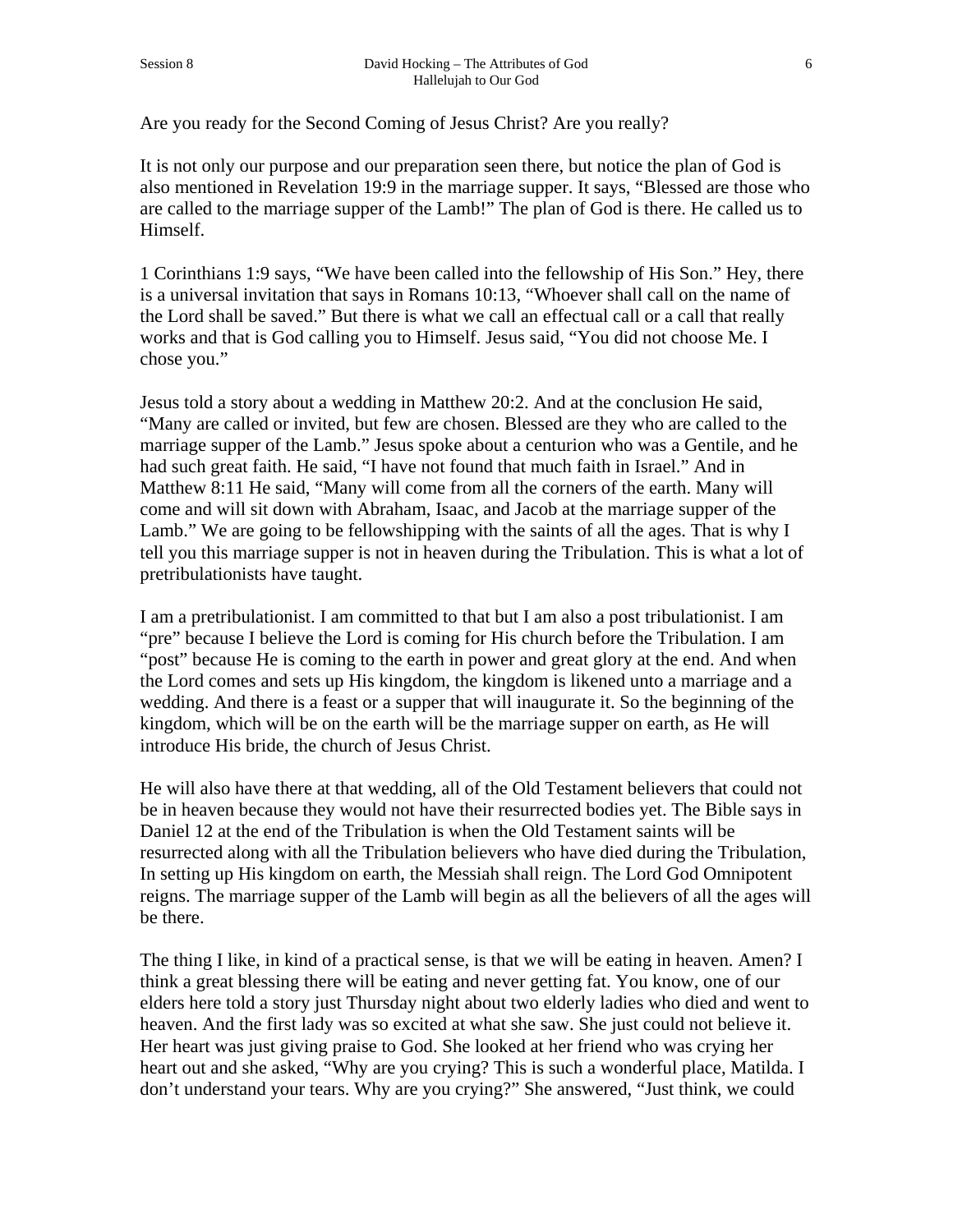have been here twenty years ago if it hadn't been for oat bran." Is it not a paradox that we work so hard to stay here? Absent from the body and present with the Lord. Paul said, "My true desire is to be with Christ, which is far better."

I think you ought to eat right, okay. You should enjoy your time here and be more healthy and all that sort of thing. But listen, food does not commend us to God; whether we eat little or much, the Bible is very clear on that. So do not get so excited about it. Now if you really like to eat, praise God, you can do it at the marriage supper of the Lamb. I do not know what is going to be served, but you will like it. Believe me, you will like it. What a day that is going to be!

I think a lot of us wonder about it. Is it really true? Isn't it interesting how this ends in verse 9? Because it is not only our purpose and our preparation mentioned in the plan of God, but it is God's promise. It says, "These are the true sayings of God." The timing is good. It is almost like, is it really true? Is there really going to be something like this? Yes, these are the true sayings of God.

Look at Revelation 21:4-5. You will see the same thing. He says some wonderful, beautiful words to all of our hearts.

> 4 And God will wipe away every tear from their eyes; there shall be no more death, nor sorrow, nor crying. There shall be no more pain, for the former things have passed away. 5 Then He who sat on the throne said, "Behold, I make all things new." And He said to me, "Write: for these words are true and faithful."

How interesting. Is it all true?

Turn to Revelation 22. After telling us about the beauties and glories of heaven, now in verse 6 He said to me, "These words are faithful and true." And to back it all up, look at how it ends in verse 20, "He who testifies to these things says, 'Surely I am coming quickly.'"

Why are these words the true sayings of God? It is because they are backed up by the truthfulness, trustworthiness, and the veracity of Jesus Christ Himself. Jesus said to His disciples in John 14:1-3,

> 1 Let not your hearts be troubled; you believe in God, then believe also in Me. 2 In My Father's house are many mansions; if it were not so I would have told you. I go to prepare a place for you. 3 And if I go and prepare a place for you, I will come again.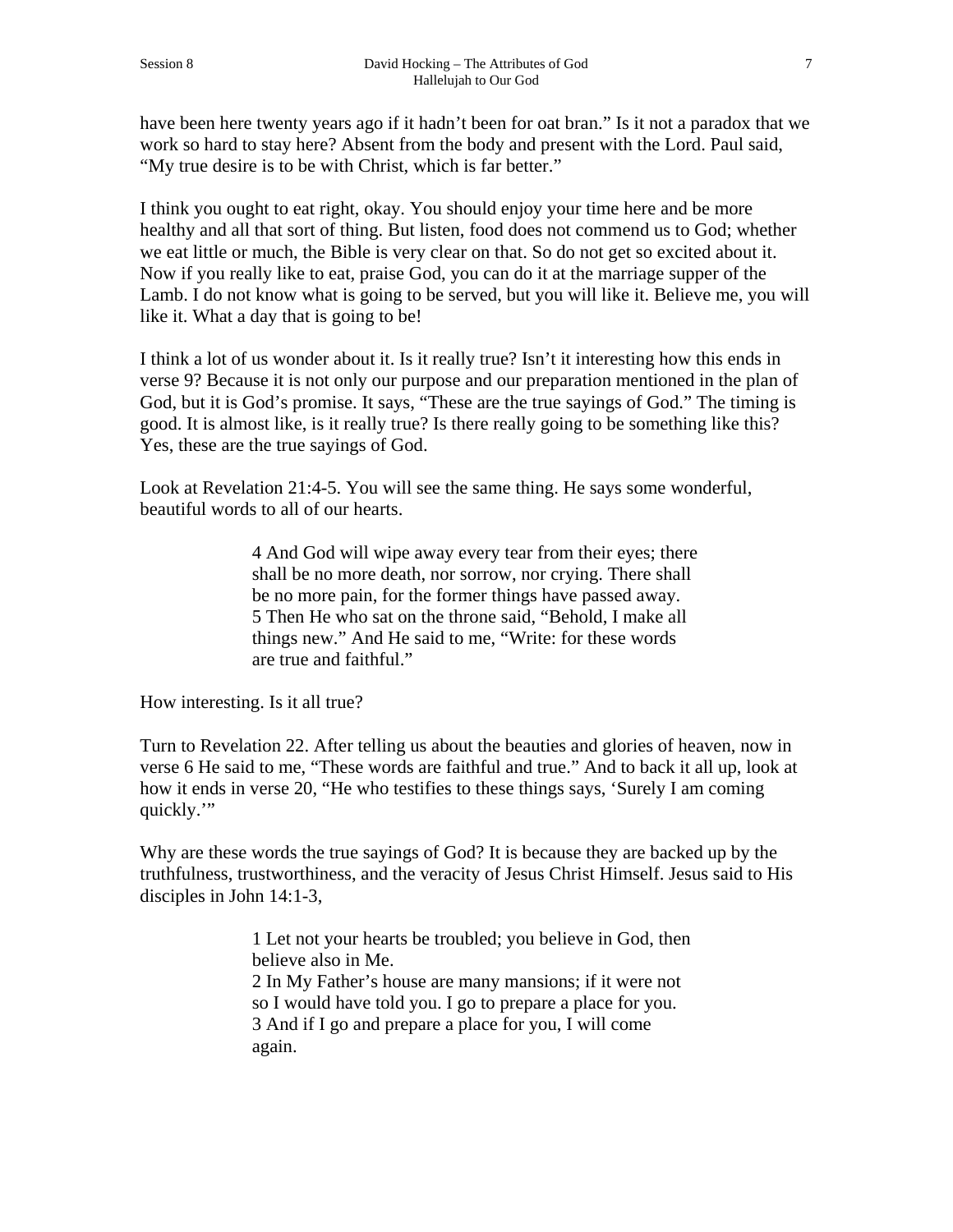These are the true sayings of God. He who testifies says, "Surely, I come quickly." He is either telling the truth or He is the greatest liar and imposter the world has ever seen. At best He is a lunatic with delusions of grandeur, but He said, "I am coming again." Hallelujah! Blessed are those who are invited and called to the marriage supper of the Lamb. These are the true sayings of God.

Back to Revelation 19:11-16, which said not only, "Hallelujah for His sovereign majesty," and that He is the "Lord God Omnipotent reigning," but it also said, "Hallelujah for our coming marriage." I want to say also in conclusion, "Hallelujah to our wonderful Messiah." He is our wonderful Messiah.

There is so much here in these verses. I want to focus on three things. First, what He is called is found in verse 11. It says, "Behold a white horse and He who sat on him was called, Faithful and True." You see, the reliability of Christ is again mentioned to us. He is not lying. It is impossible for God to lie. He is faithful and true. You can rely on Him. He said, "Heaven and earth might pass away, but My words will never pass away" (Matthew 24:35). He said, "Not one jot or tittle of any of it will go unfulfilled" (Matthew 5:18, paraphrased). Every last bit of it will be fulfilled. He is called "Faithful and True".

Next, look at Revelation 19:13. "And His name is called the Word of God." John, the same writer of Revelation, wrote in his Gospel, John 1:1, "In the beginning was the Word and the Word was with God and the Word was God." He wrote in John 1:14, "The Word became flesh." The word "Word" is referring to the revelation of God. You see *logos* in Greek is also in English. *Biology*, -*ology*, and *logos*, all mean "the study of life". Literally, *logos* is the revelation or the understanding of something. Zoology is the study of life also. We sometimes think of the differences there. But "theology" is the study of God. Literally it is a revelation of God. "Ology" is the unveiling, understanding, seeing it, or displaying it.

The Bible says in John 1:18, "No man has seen God at any time. The only begotten Son, who is in the bosom of the Father, He has declared Him." He has revealed Him or He has put Him on display. What is the name of the last book of the Bible? Revelation is the unveiling, the apocalypse, or the unveiling of Jesus Christ. It is putting Him on display. So you may say, "What is He called, our wonderful Messiah?" He is called "Faithful and True"—dealing with the reliability. He is called the "Word of God"—dealing with the fact that He is the everlasting revelation of the eternal God.

Now look at verse 16. "And He has on His robe and on His thigh a name written: King of Kings and Lord of Lords." That refers to His reign and that He is the sovereign One who will reign over everything, King of Kings and Lord of Lords.

By the way, I look for unique ways to witness. Do you? I think this is a society that is not paying attention. And so I look for all kinds of crazy and unique ways to say something about our Lord in certain situations. And when I say these things up here, I am not trying to be whacko. I have a point. I want to drop some "seed thoughts" into your brain that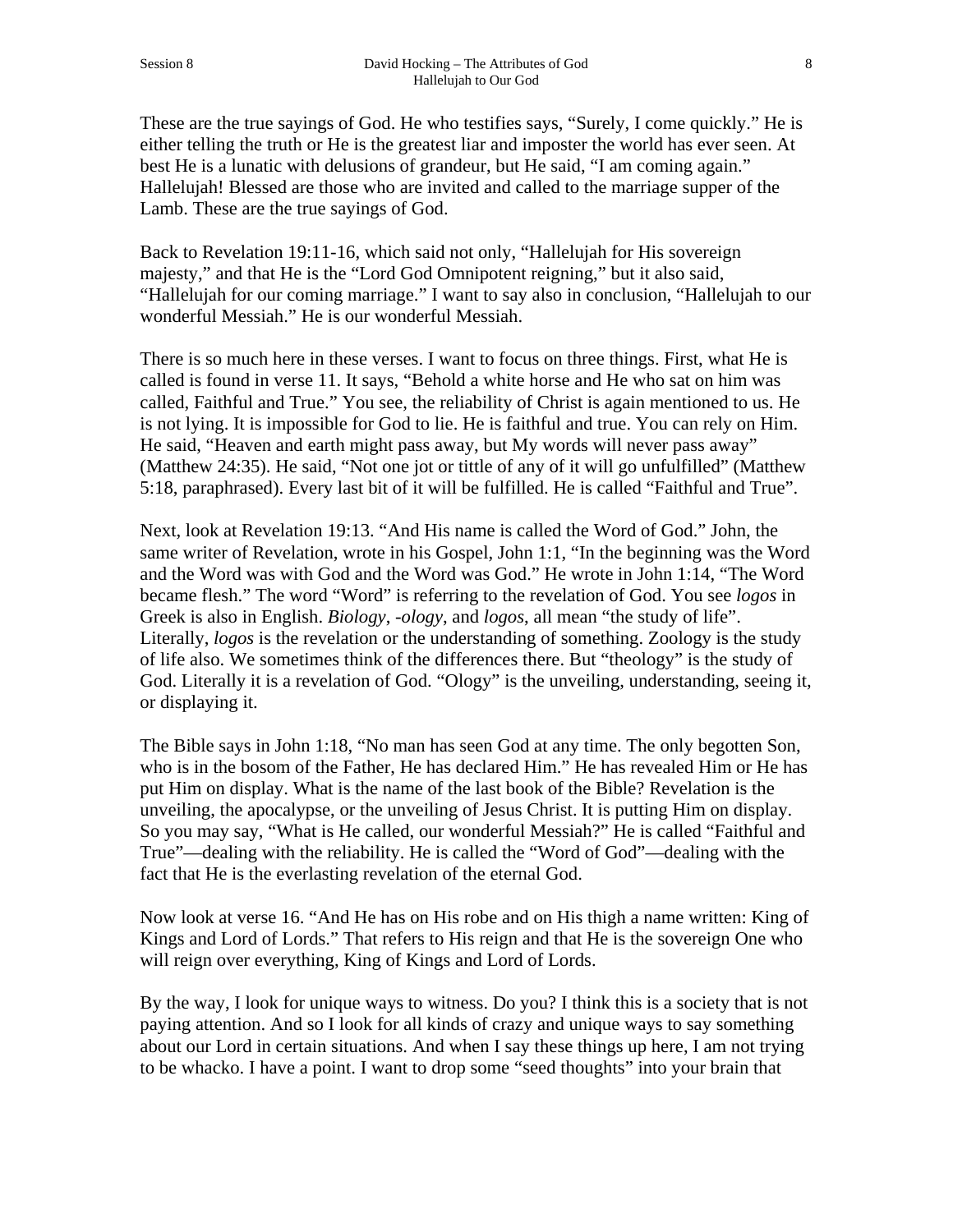you might join me in this crazy form of witnessing. Okay? Because I think people need to be confronted. Now some of you are getting very upset right now, but just relax.

When you go into a store—which undoubtedly you will do before the holidays get here you are going to come back and say, "Oh, I got all my shopping done." Someone says, "Oh, you are going to be back and you know it." You say, "I'm not going back down there in that traffic." "Yes, you are." And you just want to because it's a disease, okay.

Now when you go into a store, let's suppose it is the sports department and you are going to buy some sweats because basically they are inexpensive. They come in all colors and you have probably noticed the preponderance of sweats that have something down the thigh. It might say *Adidas* or *Puma* or something else down the side. This is your opportunity. You can say, "I am looking for something that has on the thigh, King of kings and Lord of lords." You like it? Okay, try something else.

The Lord has on His robe and on His thigh a name written: King of Kings and Lord of Lords. What He is called caused me to say, "Hallelujah to our wonderful Messiah."

Let's look at how He is crowned in verse 12. "On His head were many crowns." You know, the Bible says that Christians are going to be crowned. Every time it speaks about Christians being crowned, it uses a different word than this one though. It uses the Greek word, *stephanos*. Stephen means crown. *Stephanos* is a crummy crown. I am sorry, but it's crummy. Okay, so it is special in what it represents, but it is not anything, really. When a guy wins a race in the Greek games, the official is going to put a little laurel wreath on top of his head. It is just a bunch of twigs, people. That is all it is—twigs! They might put a ribbon through it, but that's all it is, a ring of twigs. It is not worth anything, but it is what it represents that matters. And what God says is, "I'm going to give you crowns." We get all excited. And I think some of you are really into those jewel things. You know what I mean? You got gold stacked up on your head and jewels and all that. That's what is in your mind. But whenever God speaks about Christians being crowned, He just says, "We are going to give you a little twig deal and tell you thank you. That is what it represents. It is having the Lord say, "Well done thou good and faithful servant. Enter thou into the joy of thy Lord" (Matthew 25:21).

But when He came to Jesus' crown there has to be a change. And so he takes the Greek word, "diadems". Which everybody in the ancient world knew only belongs to Him who is most high, the One who is top dog. And it said, "On His head are many diadems" (Revelation 19:12). This is so that we would know how He was crowned.

If you have your hymnbook, please turn to number three hundred and forty-five, as we are looking at how He is crowned. The songwriter expressed this in the glorious song called, "Crown Him with Many Crowns." Sometimes there is a little clue about the lyrics or music. Would you look at the clue that is on the right side, up near the top? It has the word *diademeta* or "diadem". That is the Greek word for crowns in Revelation 19. How interesting!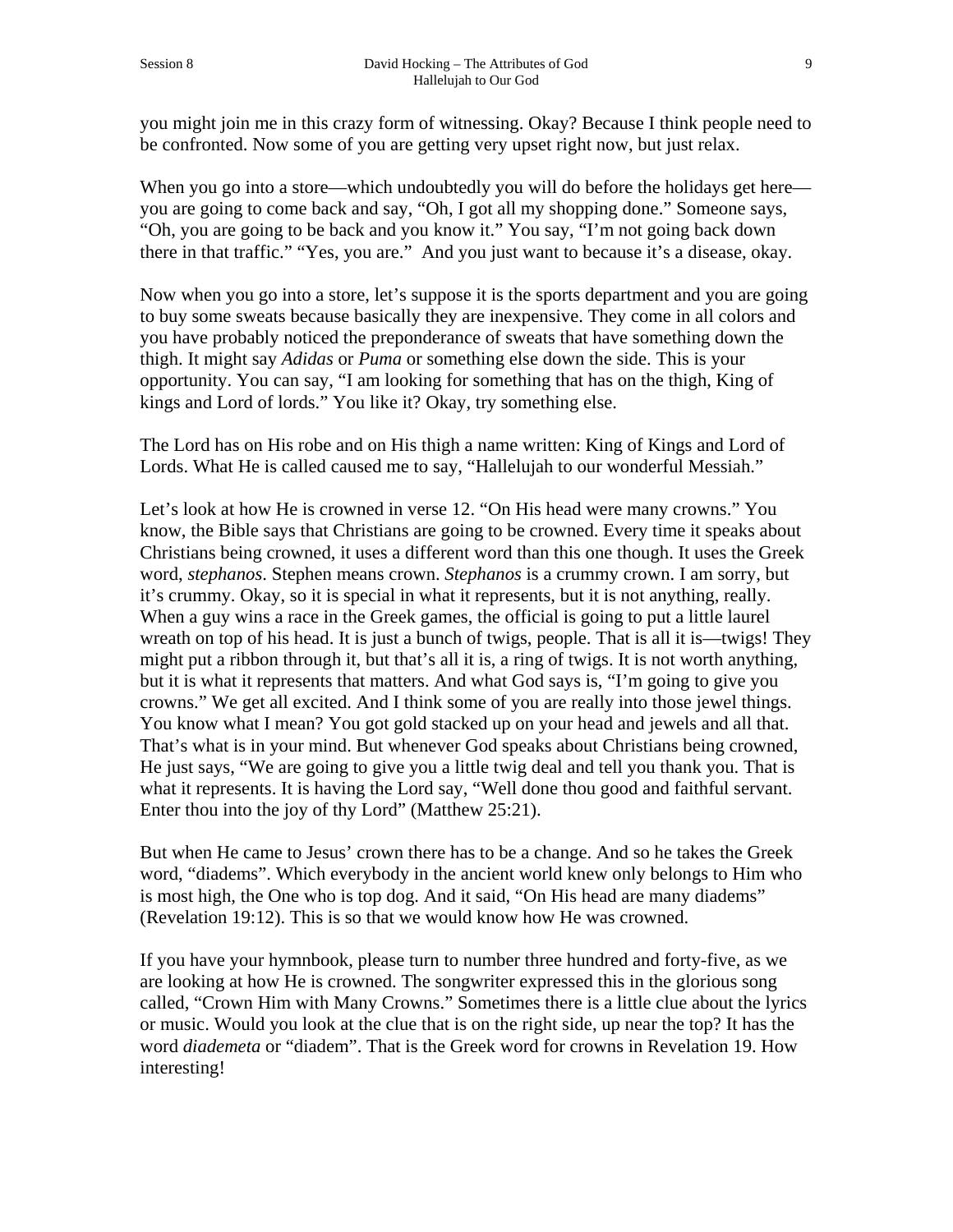Crown Him with many crowns, The Lamb upon His throne. Hark how the heavenly anthem drowns all music but its own. Awake my soul and sing of Him who died for thee, And hail Him as thy matchless King through all eternity.

Crown Him the Lord of love. Behold His hands and side, Rich wounds yet visible above in beauty glorified. No angel in the sky can fully bear that sight But downward bends his wondering eye at mysteries so bright.

Crown Him the Lord of life, who triumphed o'er the grave, Who rose victorious to the strife for those He came to save. His glories now we sing, Who died and rose on high, Who died eternal life to bring, and lives that death may die.

Crown Him the Lord of heaven, one with the Father known. One with the Spirit, thru Him given from yonder glorious throne. To Thee be endless praise, for Thou for us hast died. Be Thou, O Lord, through endless days, adored and magnified.

Crown Him the Lord of years, the Potentate of time. Creator of the rolling spheres, ineffably sublime. All hail, Redeemer, hail. For Thou hast died for me. Thy praise and glory shall not fail throughout eternity.

And all God's people said: Hallelujah!

Let's turn back to Revelation 19:13. We looked at how He is crowned and what He is called. But let me give you the final point and that is how He is clothed. He is clothed so uniquely that some have called this gross, abhorrent, contradictory—amazing! It says, His robe was dipped in blood. There are some that have not handled this well in church history and thought maybe it is a typology here referring to the blood of the cross. No it is not. Verse 15 says, "He Himself treads the winepress of the fierceness and wrath of Almighty God."

These are quotations from the prophet Isaiah, chapter 63. When we are talking about the Messiah who will come, to where will He come? And the prophet says, "Who is this coming from Bozrah? *Bozrah*, in English, is a city on the eastern plains that we call Jordan today. It is the natural place where the Bible predicts that all the armies of the world will assemble against Israel. What He is going to do is come to Bozrah and the Bible says that He will trample out the vengeance of Almighty God against all the nations of the world that came against Him and His people. He will slaughter and the blood will be everywhere and flow as high as the horses' bridles. And He will come up the Mount of Olives like all the ancient kings did, in the victory ascent when they conquered. And He will come up and put His feet on the Mount of Olives. No, He is not coming from the sky and standing on the Mount of Olives as we were taught for years. That is not what the Bible says. His feet are going to stand there because He has conquered and that is a place of victory as it overlooks the city of Jerusalem.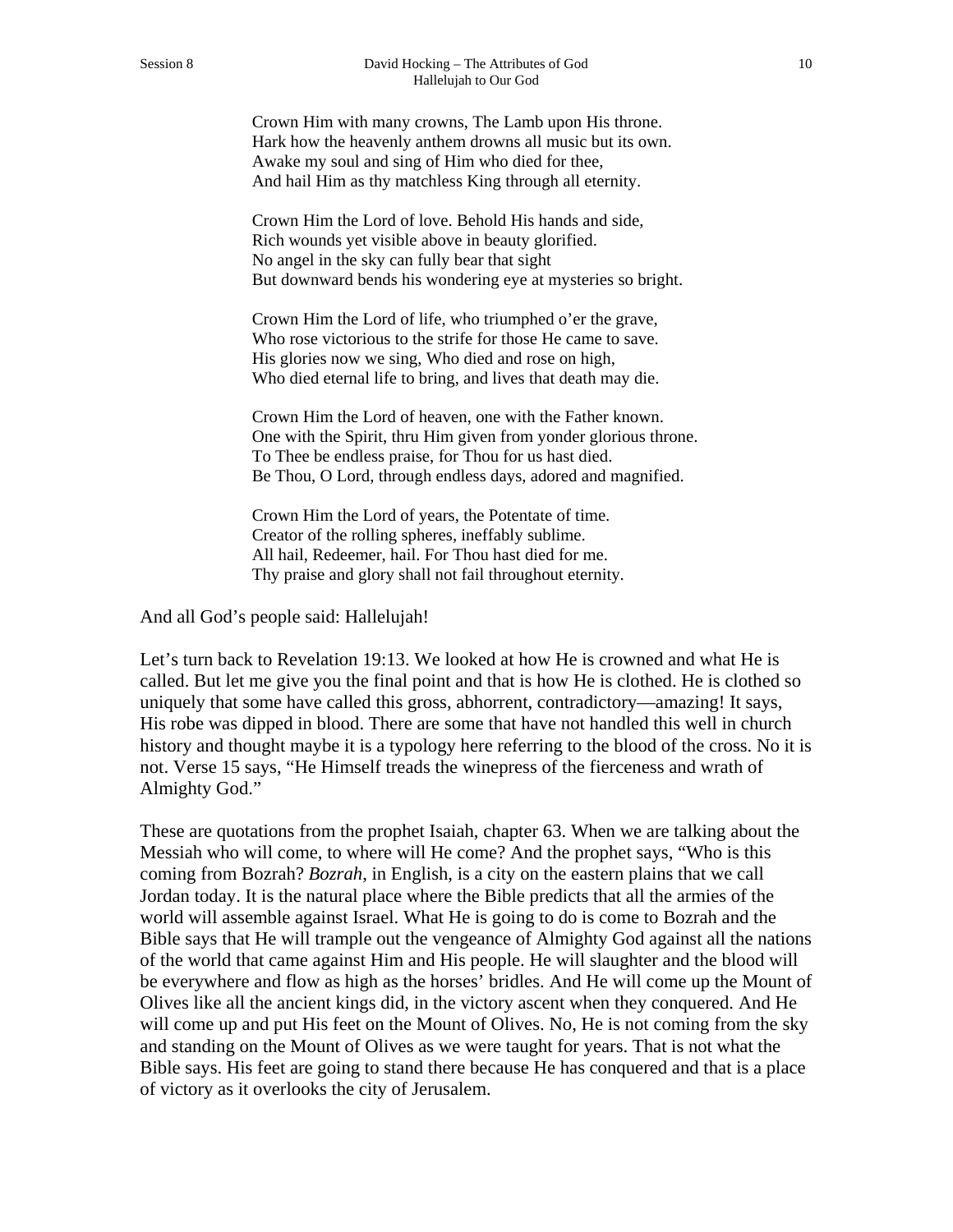And what will He look like? His clothing will be dipped in blood; for He is King of Kings and Lord of Lords. He raises the sword of victory to the sky and all of heaven and all of earth will bow the knee and proclaim Him King of kings and Lord of lords.

I can't wait. How about you? That is my Savior! That is my King! That is my Lord! There is only one response that any of us can give to this; it is the same one that we read in Revelation 19:10 that John gave. The Bible says, "I fell at His feet to worship Him." He is talking to the angel. The angel said, "You cannot do that. I am your fellow servant, your brethren, who has the testimony of Jesus. Worship God! For the testimony of Jesus is the spirit of prophecy." It is not just finding facts about when He is going to come. The issue of prophecy is to worship God and to understand where it is all going to end up. Praise the Lord.

Look at Revelation 22:8-9

8 Now I, John, saw and heard these things. And when I heard and saw, I fell down to worship before the feet of the angel who showed me these things. 9 Then he said to me, "See that you do not do that; For I am your fellow servant, and of your brethren the prophets, and of those who keep the words of this book. Worship God.

Philippians 2: 9-11 says,

9 Therefore God also has highly exalted Him and given Him the name which is above every name, 10 that at the name of Jesus every knee should bow, of those in heaven, and of those on earth, and those under the earth,

11 and that every tongue should confess that He is Lord, to the glory of God the Father.

If you still have your hymnbook, turn to three hundred twenty-six. This is one of the great songs. Notice again on the right at the top. What does it describe it? It calls it *diadem* or many crowns from Revelation 19:12. It gives you the understanding of how the song should be sung as well.

> All hail the power of Jesus name. Let angels prostrate fall. Bring forth the royal diadem and crown Him [What?] Lord of all. Ye chosen seed of Israel's race, Ye ransomed from the fall Hail Him who saves you by His grace and crown Him Lord of all. Let every kindred, every tribe, on this terrestrial [or earthly] ball To Him all majesty ascribe and crown Him Lord of all. O that with yonder sacred throng, we at His feet may fall,